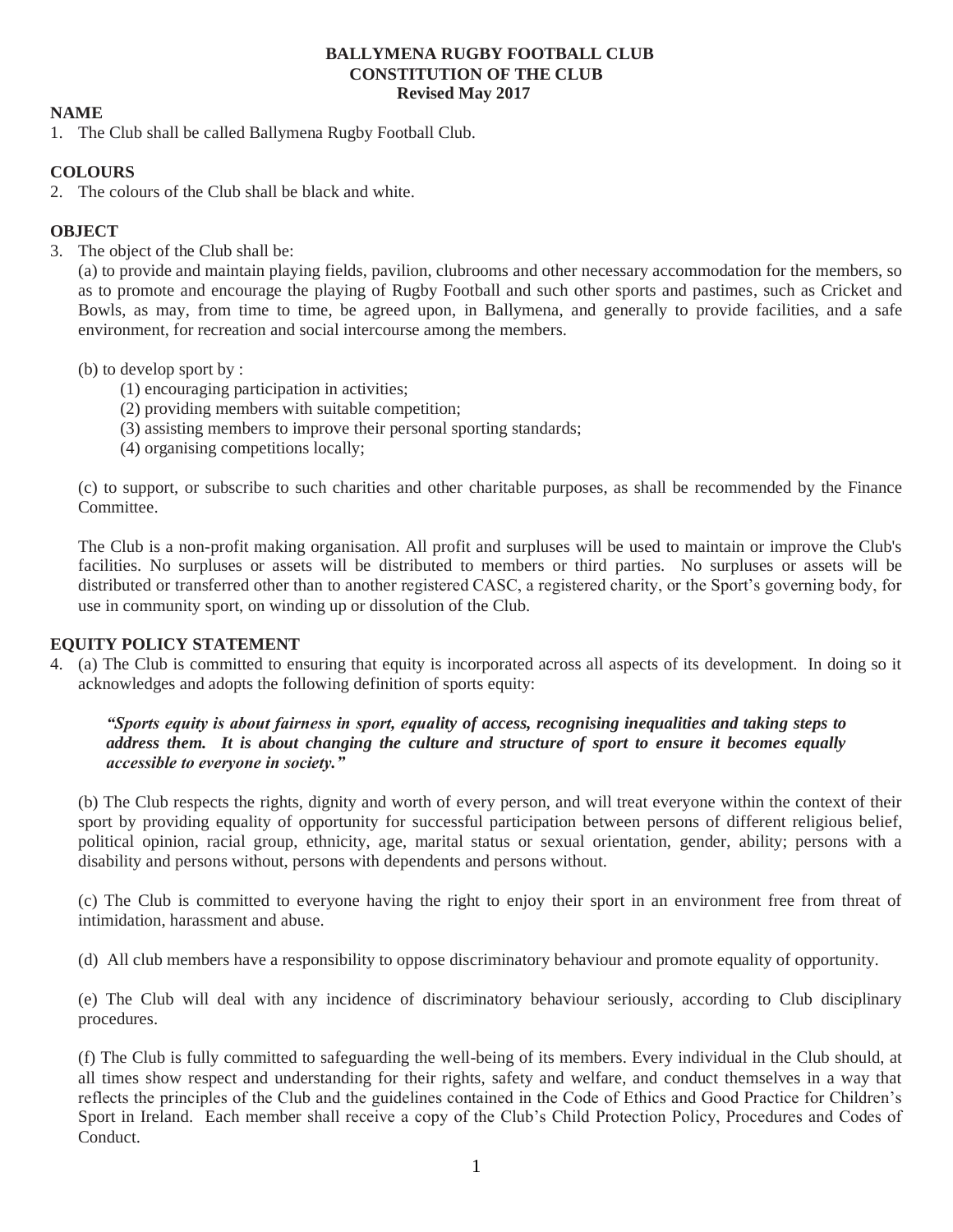# **AFFILIATION**

5. The Club shall be affiliated to the Irish Rugby Football Union.

# **MEMBERSHIP**

6. All members shall have an equal right to avail themselves of all Club facilities to which their membership entitles them, while remaining subject to the Rules of the Club, and the regulations of the Irish Rugby Football Union.

(a) The Club may have different classes of membership and subscription on a non-discriminatory and fair basis. The Club will keep subscriptions at levels that will not pose a significant obstacle to people participating

(b) The Club membership categories shall consist of:

(1) Ordinary (those over-65 shall be entitled to a 50% discount in subscription), who shall be entitled to vote at General Meetings of the Club.

(2) Associates, who shall not be entitled to vote at General Meetings of the Club, and who may be categorised as the Board of Governors from time to time thinks fit for the purpose of assessing Annual Subscriptions.

- (3) Honorary.
- (4) Life (limited)
- (5) Honorary Vice-President.

(c) Application for membership, on the provided Application Form, is welcomed from any individual, regardless of any differences as listed in Rule 4b. However, limitation of membership according to available facilities is allowable on a non-discriminatory basis.

(d) Membership of the Club shall be by election by a two-thirds majority of the Board of Directors then present, and voting on the application. A candidate so elected shall be notified, requested to pay his/her subscription and furnished with a copy of these rules.

(e) The Club Board of Directors may refuse membership, or remove it, only for good cause such as conduct or character likely to bring the Club or sport into disrepute. Appeal against refusal or removal may be made to the members.

(f) No new member shall be entitled to any of the privileges of the Club until his/her subscription has been paid.

(g) The total number of Associate Members, Honorary Members and Honorary Vice- Presidents shall not exceed 3 times the number of Ordinary Members.

(h) No person under the age of eighteen shall be admitted as an Ordinary Member of the Club.

(i) Honorary Members and Honorary Vice-Presidents may be elected by the Board of Governors for life, or for such period as the Board of Governors may determine, in recognition for special services to Rugby Football, or other sport, or to the Club. At least one month's notice of any such nomination shall be given to the Board of Governors. Honorary Members or Honorary Vice-Presidents of the Club shall be elected by a two-thirds majority of the Board of Governors then present and voting on the nomination. Honorary Members and Honorary Vice-Presidents shall have free membership for their lifetime, but shall be subject to all the conditions of the Club Rules.

(j) All members will receive a copy of the relevant Code of Conduct, a copy of the club's Child Protection Policy and a copy of the Club Rules. Each member/parent (if member is under-18) shall be obliged to sign and return an acknowledgement that they have read and agreed to abide by the Code of Conduct, the Constitution and the Child Protection Policy. All Junior members shall be required to sign the Junior Club Code of Conduct and Fair Play Policy.

(k) All members shall carry membership cards while on the club premises.

(l) An alphabetical list of the names and addresses of every official and member of the club shall be kept on the club premises.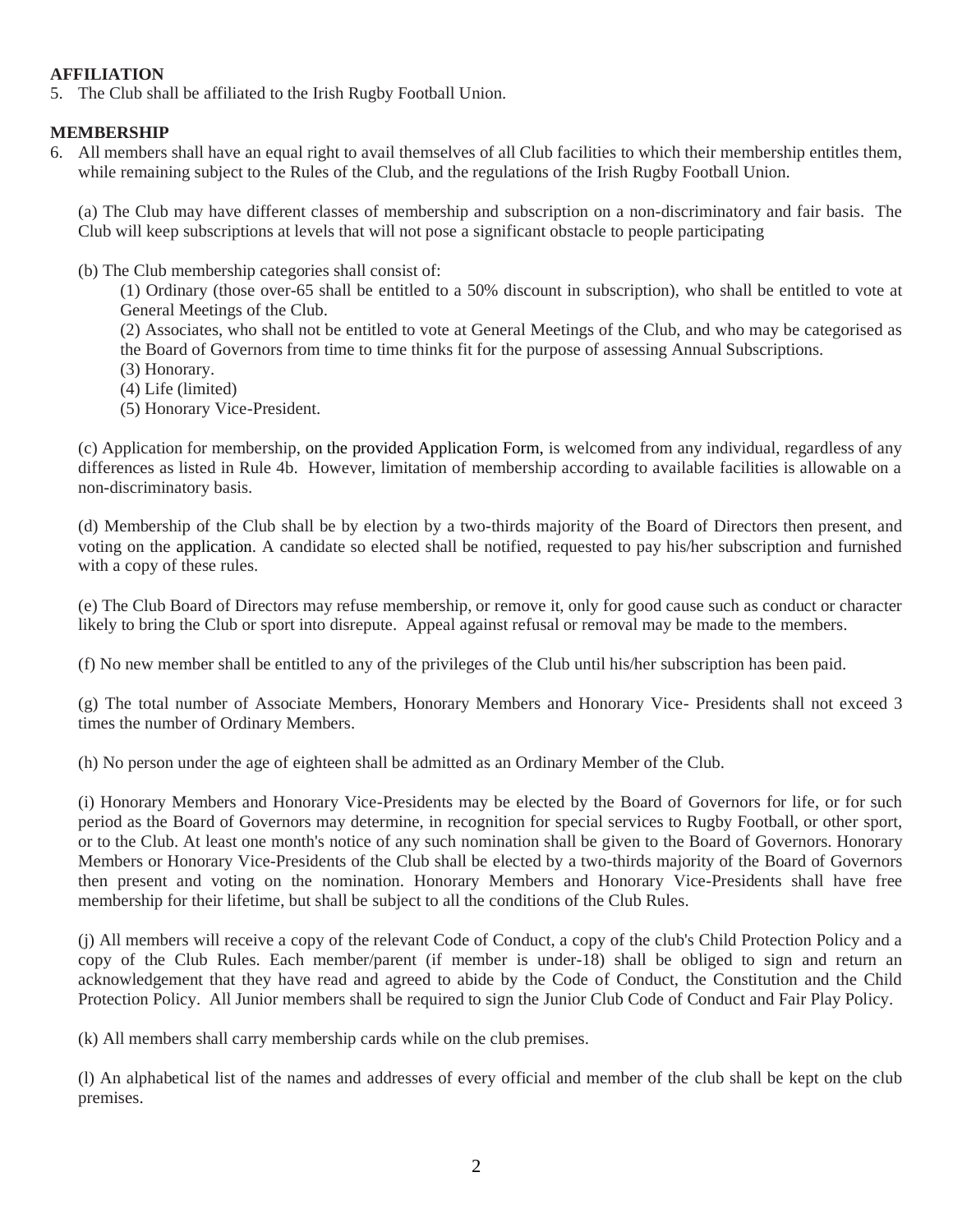## **ANNUAL MEETING**

7. (a) An Annual Meeting of the Club shall be held not later than 31st May in each year at such hour and place as the Board of Directors shall decide, to receive the Honorary Secretary's report, and to transact general business and any special business, of which due notice has been given to the Honorary Secretary; and to elect from the members a President, Chairperson, Vice-Chairperson, Honorary Secretary, Honorary Treasurer, Honorary Assistant Secretary, Honorary Assistant Treasurer, Senior and Junior representatives to I.R.F.U. (Ulster Branch), Captain of the Club, the Directors of Senior Rugby, Finance, and Social & Fund-raising Functions, to be elected initially for one year, and subsequently biennially, the Directors of Business Development & Marketing, Property & Grounds, Community Rugby, and Communications, to be elected initially for two years and subsequently biennially, and up to six Club Members to act on the Board of Governors.

Nominations for all members of the Board of Governors, except the said Club Members shall be posted on the Club notice-board.

At such meeting, all annual subscriptions shall be reviewed on the recommendation of the Board of Directors, acting on the advice of the Finance Committee.

A further Meeting shall be held not later than 31st October each year, to receive the Honorary Treasurer's report for the past year.

(b) Four weeks' notice of the date of the meetings shall be posted on the Club's notice-board, and those members entitled to vote shall be given notice of the meeting by circular to be sent out not less than seven days before the meeting.

(c) No business shall be proceeded with unless at least fifteen members be present.

(d) In case there is no quorum assembled within half an hour of the time named in the circular, the meeting shall stand adjourned till the week following, and so in like manner for each successive week. Notice of such adjournment shall be posted on the Club's notice-board.

(e) All existing officers and arrangements shall continue in status quo until a quorum be obtained.

(f) At all meetings of the Club, whether Annual or Extraordinary, the President shall take the chair, or in his/her absence, the Club Chairperson shall preside. Failing them, a Chairperson shall be elected by the majority vote of the members present.

(g) In case of equality of votes, the chair shall be taken by the senior member present. On divisions, the Chairperson may vote as a member, and also, in case of equality, give the casting vote.

## **EXTRAORDINARY MEETING**

8. (a) The Honorary Secretary shall call an Extraordinary Meeting of the Club by circular to be sent out not less than seven days before the meeting, if and when so directed by the Board of Governors, or on receiving a requisition signed by at least 10 ordinary members of the Club, stating the object for which the meeting is to be held. Such meeting shall be held within six weeks of receipt by the Honorary Secretary of such requisition.

(b) No business other than that stated in the circular can be gone into at such meeting, nor shall any resolution be valid unless at least fifteen members are present.

#### **OFFICE BEARERS**

9. (a) The Office-bearers of the Club shall be the President, Chairperson, Vice-Chairperson, Honorary Secretary, Honorary Treasurer, Honorary Assistant Secretary and Honorary Assistant Treasurer.

(b) All posts are open to all men and women, who are Ordinary Members or Honorary Members of the Club.

(c) All Officers shall be elected at the Annual General Meeting.

#### **The President** shall:

(a) be the principal representative of the Club,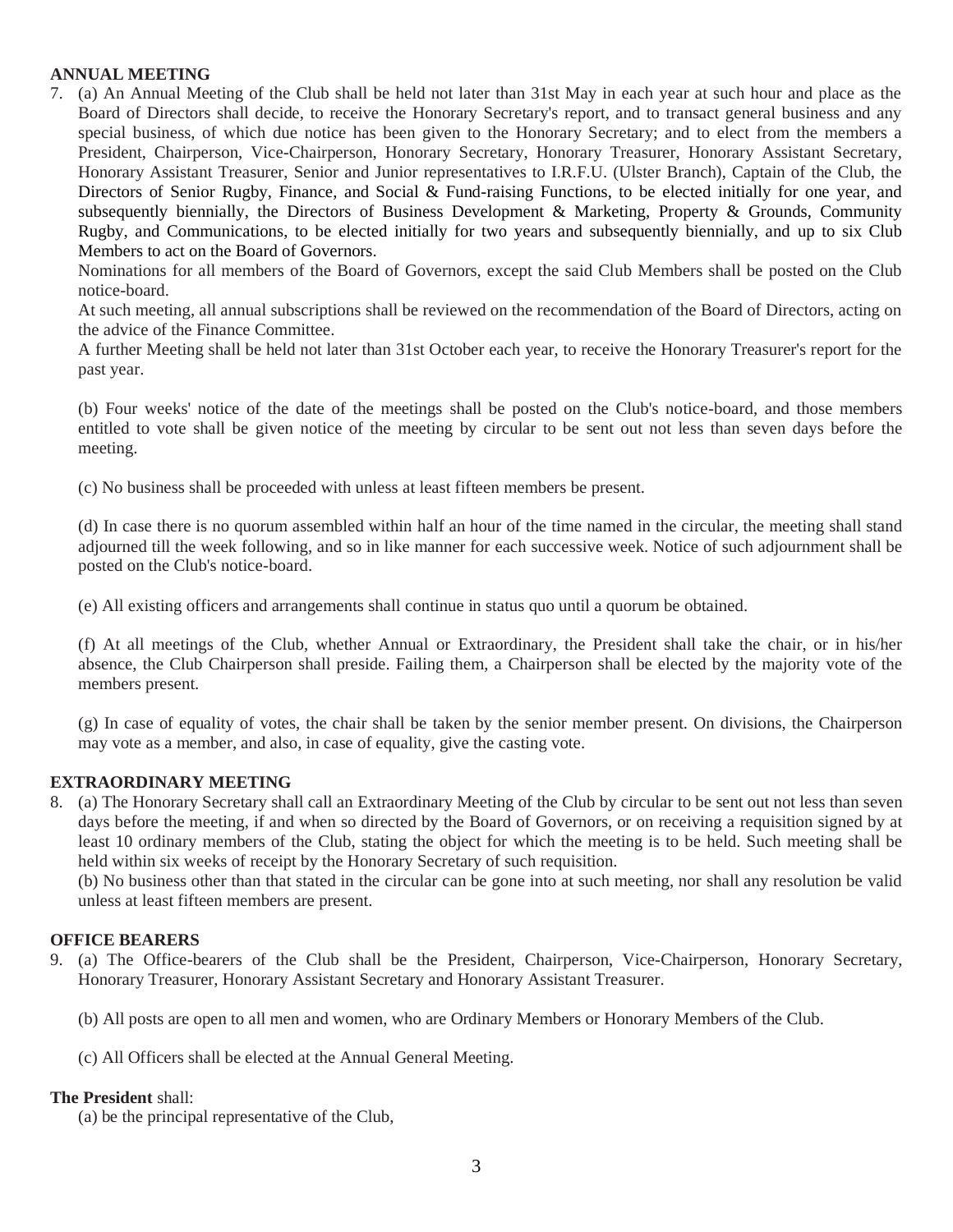- (b) chair the Annual General Meeting or any Extraordinary General Meeting,
- (c) ensure that meetings of the Board of Governors are convened in accordance with Rule 10(c),
- (d) chair meetings of the Board of Governors,
- (e) be entitled to attend the meetings of any sub-committee,
- (f) hold office for normally not more than five years consecutively.

### **The Chairperson** shall:

(a) ensure that all meetings of the Board of Directors are convened in accordance with Rule  $11(c)$ ,

- (b) chair meetings of the Board of Directors,
- (c) be a member of the Board of Governors,
- (d) represent the club at away games,
- (e) be, ex-officio, a member of all sub-committees,
- (f) hold office for not more than one year consecutively.

### **The Vice-Chairperson** shall:

(a) chair meetings of the Board of Directors in the absence of the Chairperson,

- (b) chair such sub-committees as may be determined by the Board of Directors,
- (c) be a member of the Board of Governors.
- (d) be, ex-officio, a member of all sub-committees,
- (e) hold office for not more than one year consecutively.

#### **The Honorary Secretary** shall:

(a) give notice of, and arrange all General Meetings, ensuring that attendance and voting are restricted to duly entitled persons,

- (b) give notice, to those entitled to attend the Annual General Meeting, of any proposals to alter Rules,
- (c) keep a record of attendance for the Annual General Meeting,
- (d) make and keep minutes of all Annual or Extraordinary General Meetings,
- (e) prepare and deliver an Annual Report to the Annual General Meeting,

(f) report, as soon as possible, to the Chairperson of the appropriate committee, any irregularity coming to his/her notice,

(g) bring all correspondence to the notice of the appropriate officer or committee, and ensure that any necessary reply issues as promptly as possible,

(h) communicate or negotiate, on behalf of the Club, with the Irish Rugby Football Union, and/or the Ulster Branch of the I.R.F.U., or delegate such responsibilities to named individuals, following the agreement of the Board of Directors,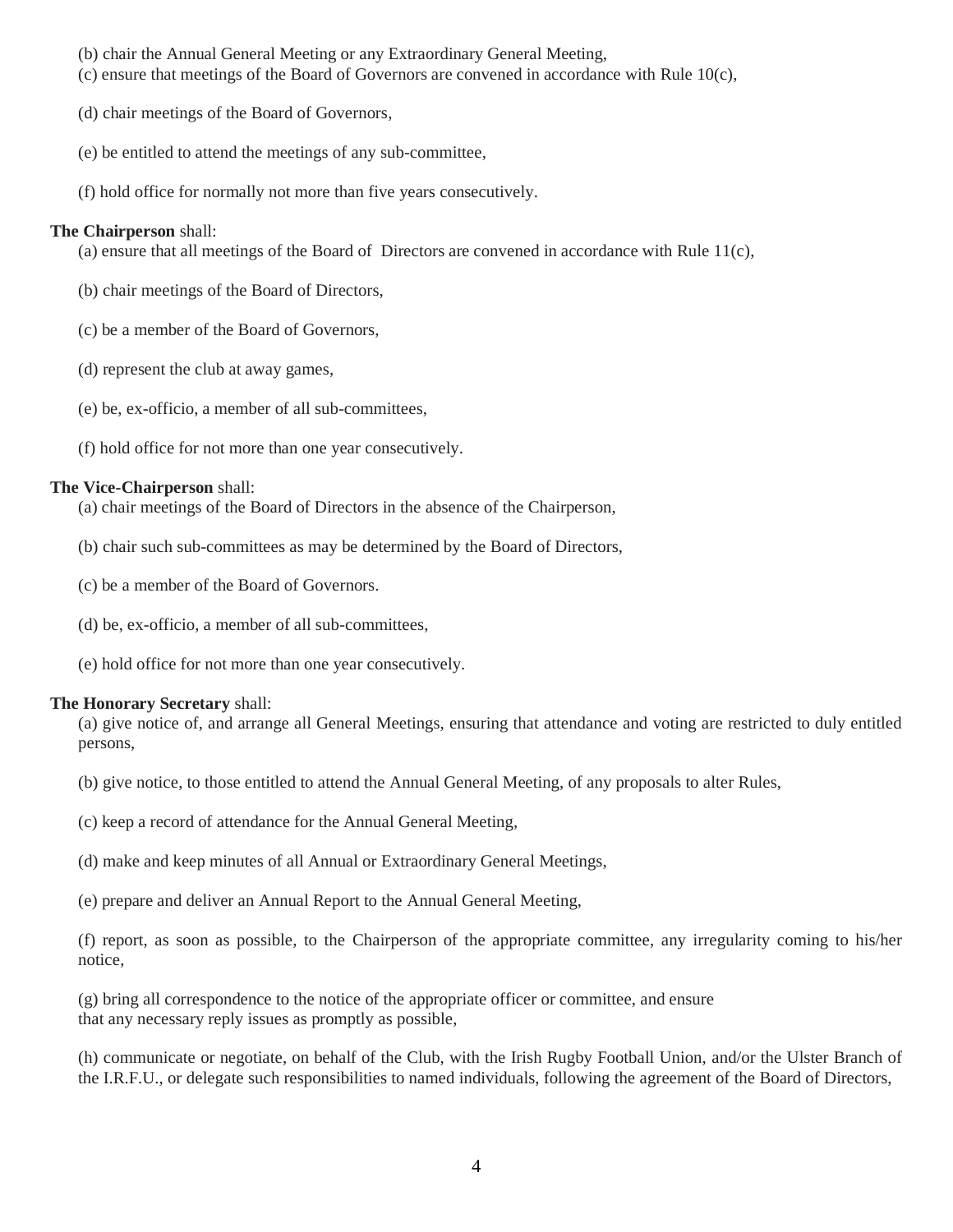(i) obtain from the members, orders for International Match tickets, place appropriate orders with the IRFU and allocate tickets to members within the criteria from time to time in force,

(j) assist with the registration of all players into the IRFU computerised registration system,

(k) be, ex-officio, a member of all sub-committees.

## **The Honorary Assistant Secretary** shall:

(a) assist the Honorary Secretary as and when required,

(b) make and keep minutes of the meetings of the Board of Directors,

(c) produce and send a copy of the Fixture Booklet to each member at the start of each season,

(d) bring all correspondence to the notice of the appropriate officer or committee, and ensure that any necessary reply issues as promptly as possible,

(e) apply to Police Service for Northern Ireland for Late Licences,

(f) assist the Membership Secretary to send out reminders to members when annual subscriptions are due, and subsequently issue Membership Cards on receipt of payment of those subscriptions,

(g) assist the Membership Secretary to keep an accurate record of all subscriptions paid, and pass on all payments received to the Honorary Assistant Treasurer,

(h) keep an accurate database of all categories of Club members.

# **The Honorary Membership Secretary** shall:

(a) assist the Honorary Assistant Secretary to send out reminders to members when annual subscriptions are due, and subsequently issue Membership Cards on receipt of payment of those subscriptions,

 (b) assist the Honorary Assistant Secretary to keep an accurate record of all subscriptions paid, and pass on all payments received to the Honorary Assistant Treasurer,

(c) update the database of all categories of Club members.

## **The Honorary Treasurer** shall:

(a) be responsible to the Board of Governors for the proper conduct of the financial affairs of the Club, and, in conjunction with the Director of Finance, ensure that officers and subcommittees operate in accordance with budgets, and financial procedures laid down by the Finance Committee,

(b) collect all monies due to the Club, and lodge them in the Club's bank account(s) at the earliest possible date,

(c) make all payments due by the Club, on the date prescribed by specific credit agreements, or normal business practice,

(d) maintain proper records of all receipts and payments,

(e) present the Annual Statement of Accounts and Financial Report at the Annual General Meeting called for that purpose.

## **The Honorary Assistant Treasurer** shall:

(a) assist the Honorary Treasurer as and when required,

(b) lodge monies as become available at the earliest possible date,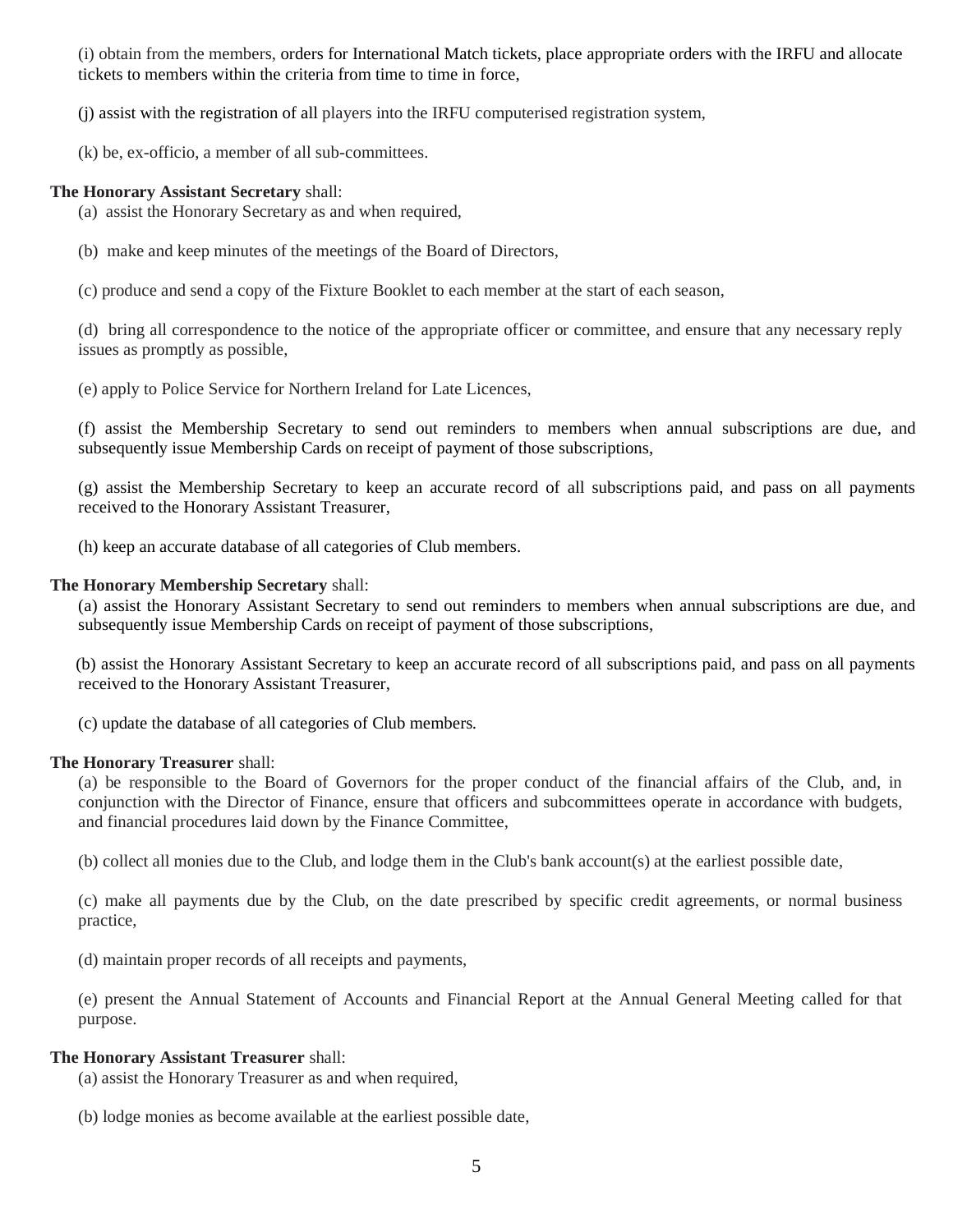(c) assist the Honorary Assistant Treasurer and the Honorary Assistant Secretary in the collection and recording of subscriptions.

# **BOARD OF GOVERNORS**

10. (a) The Board of Governors shall consist of the President; Chairperson; Vice-Chairperson; Immediate Past Chairperson; Honorary Secretary; Honorary Treasurer; Chairperson of the Supporters' Club; Representatives from each of Cricket, Bowls, Youth Rugby, Mini Rugby; Ladies Representative; Club Captain; Captains of adult teams; Club representatives on Ulster Branch committees; together with up to six other elected Club Members.

(b) Any member of the Board who does not attend at least two of its meetings in the year is ineligible for re-election for the ensuing year.

(c) The Board of Governors shall meet once every two months, on such dates as prescribed by the President, who will chair the meetings, with minutes recorded by an appointed Secretary. In the absence of the President, a Chairperson shall be selected from those present.

(d) Each section of the members of the club, competitively playing games other than Rugby Football, shall be represented on the Board of Governors by one member.

(e) In the event of a vacancy, the Board of Governors may, at its discretion, co-opt a successor, who shall act for the unexpired term of office of the member whose place he takes.

(f) The Board of Governors shall oversee the entire management of the property, business and affairs of the Club, including power to make Bye-laws not inconsistent with these Rules, and to impose penalties for their violation, which Bye-laws shall be binding until altered or set aside by a General Meeting. The Board of Governors shall have unlimited authority on every question of order ands shall be the sole interpreters of the Rules and Bye-laws of the Club until set aside at a General Meeting.

(g) Seven members of the Board of Governors shall form a quorum.

(h) The President, or whoever takes the Chair in his/her absence, shall have a vote, and a casting vote, at all meetings of the Board of Governors.

(i) The Board of Governors shall have power to deal with any matter which is not specifically provided for in the Club Constitution, or of such urgency as would preclude the calling of an Extraordinary General Meeting, provided their action is then reported to such a meeting at an early stage.

(j) Any necessary issue of Governance shall be dealt with by a small advisory group drawn from and agreed by the Board members.

## **BOARD OF DIRECTORS**

11 (a) The Board of Directors shall consist of the Chairperson; Vice-Chairperson; Immediate Past Chairperson; Honorary Secretary; Honorary Treasurer; Honorary Assistant Secretary; Representative of the Supporters' Club; and the seven Directors named in Rule 7(a).

(b) Directors are appointed for a period of two years, and are elected or re-appointed at the Annual General Meeting.

(c) The Board of Directors shall meet on the third Wednesday of each month, chaired by the Club Chairperson, who shall remain neutral and only have a casting vote. Minutes will be recorded by the Honorary Assistant Secretary.

(d) Four members of the Board of Directors shall form a quorum.

(e) In keeping with the Club Child Protection Policy, the Board of Directors shall appoint a member of the Club who shall have a remit for Child Protection. This will include attending relevant training courses, liaising with relevant agencies when necessary, and bringing to the attention of the Board of Directors any incidents or information deemed appropriate.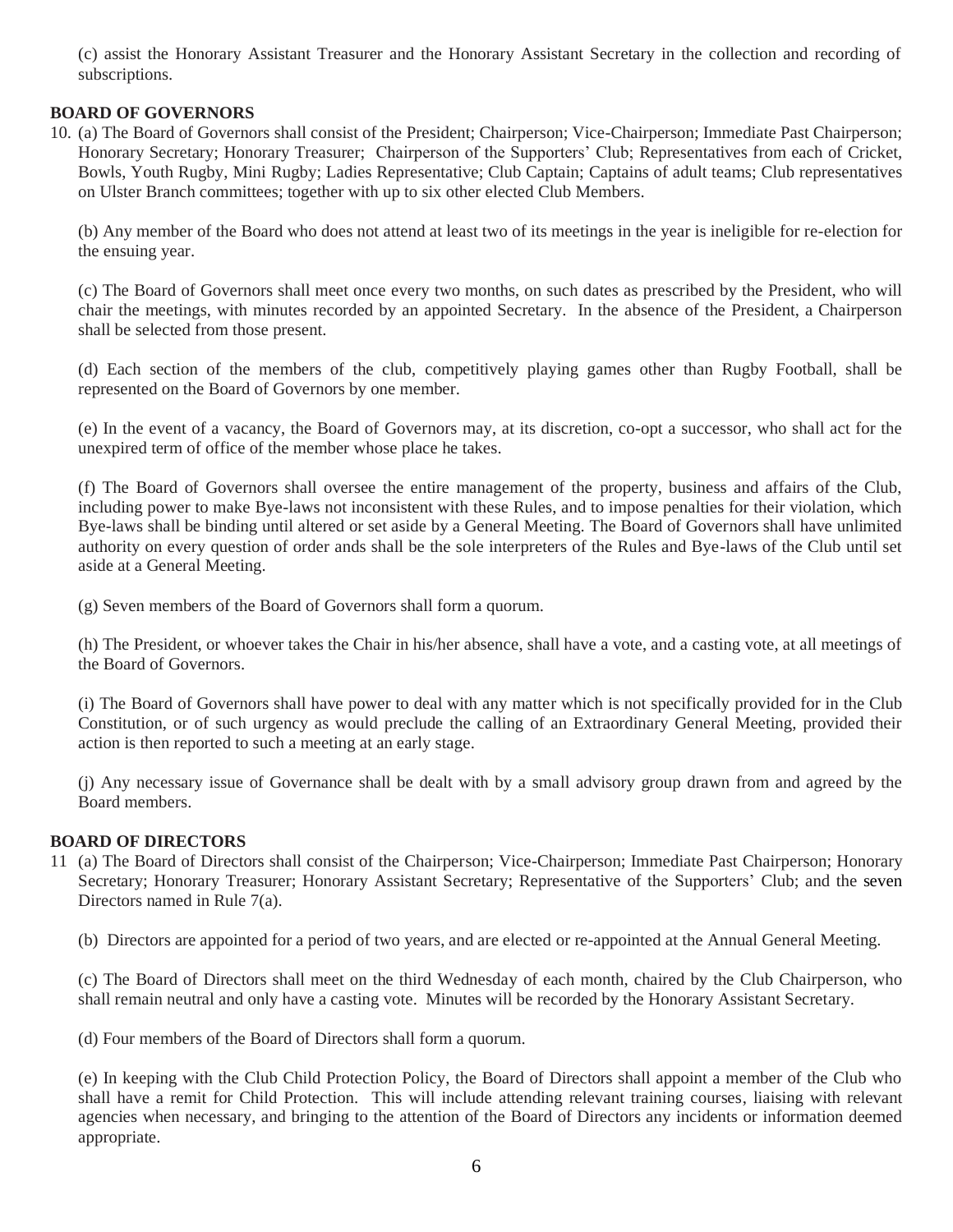(f) The Board of Directors will appoint a Health and Safety Officer.

(g) Sub-Committees, including sport section committees, may only be formed with the sanction of the Board of Directors, and the election of members of such committees is subject to the approval of the Board of Directors.

(h) All Sub-Committees, standing or temporary, shall report to the Board of Directors and be responsible to it.

(i) The Board of Directors may ask the Convenors of any Sub-Committees to attend the meetings of the Board of Directors in an advisory capacity.

# **BUSINESS DEVELOPMENT AND MARKETING COMMITTEE**

- 12 (a) The Business Development and Marketing Committee shall consist of a Director elected at the Annual General Meeting; Convenors of Marketing, Sponsorship, Corporate Lunches and any other related Sub-Committees; Lady Chairperson and other members as deemed appropriate by the Director.
	- (b) The Business Development and Marketing Committee shall be responsible for:
		- (1) Special Projects,
		- (2) Funding sources,
		- (3) Sponsorship,
		- (4) Advertising Boards,
		- (5) Corporate Lunches,
		- (6) Assistance to Ladies Committee,
		- (7) Major external Fund-raising events.
		- (8) Marketing Plan.

(c) Convenors of the above Sub-Committees shall be appointed by the Director.

(d) The Business Development and Marketing Committee shall meet once per month on dates prescribed by the Director, who shall chair the meetings. Minutes shall be recorded by an appointed secretary.

(e) Three members of the Business Development and Marketing Committee shall form a quorum.

## **SENIOR RUGBY COMMITTEE**

- 13 (a) The Senior Rugby Committee shall consist of a Director elected at the Annual General Meeting; First XV Team Manager; Club Head Coach; Adult team Captains and Managers; Recruitment Officer; Honorary Fixture Secretary; Honorary Match Secretary; Junior Rugby Convenor; Senior and Clubs Committee Representatives to Ulster Branch; AIL Clubs Committee Representative; Schools Representative, and other members as deemed appropriate by the Director.
	- (b) The Senior Rugby Committee shall be responsible for:
		- (1) Recruitment of players for the adult teams,
		- (2) Liaison with Ulster Branch on the above matters
		- (3) Liaison with local schools,
		- (4) Management of the adult teams,
		- (5) Selection of the adult teams
		- (6) Coaching for the adult teams,
		- (7) All IRFU/AIL Function.
		- (8) Registration of players,
		- (9) Kit

(c) Convenors of Sub-Committees shall be appointed by the Director.

(d) The Senior Rugby Committee shall meet once per month on dates prescribed by the Director, who shall chair the meeting. Minutes shall be recorded by an appointed secretary.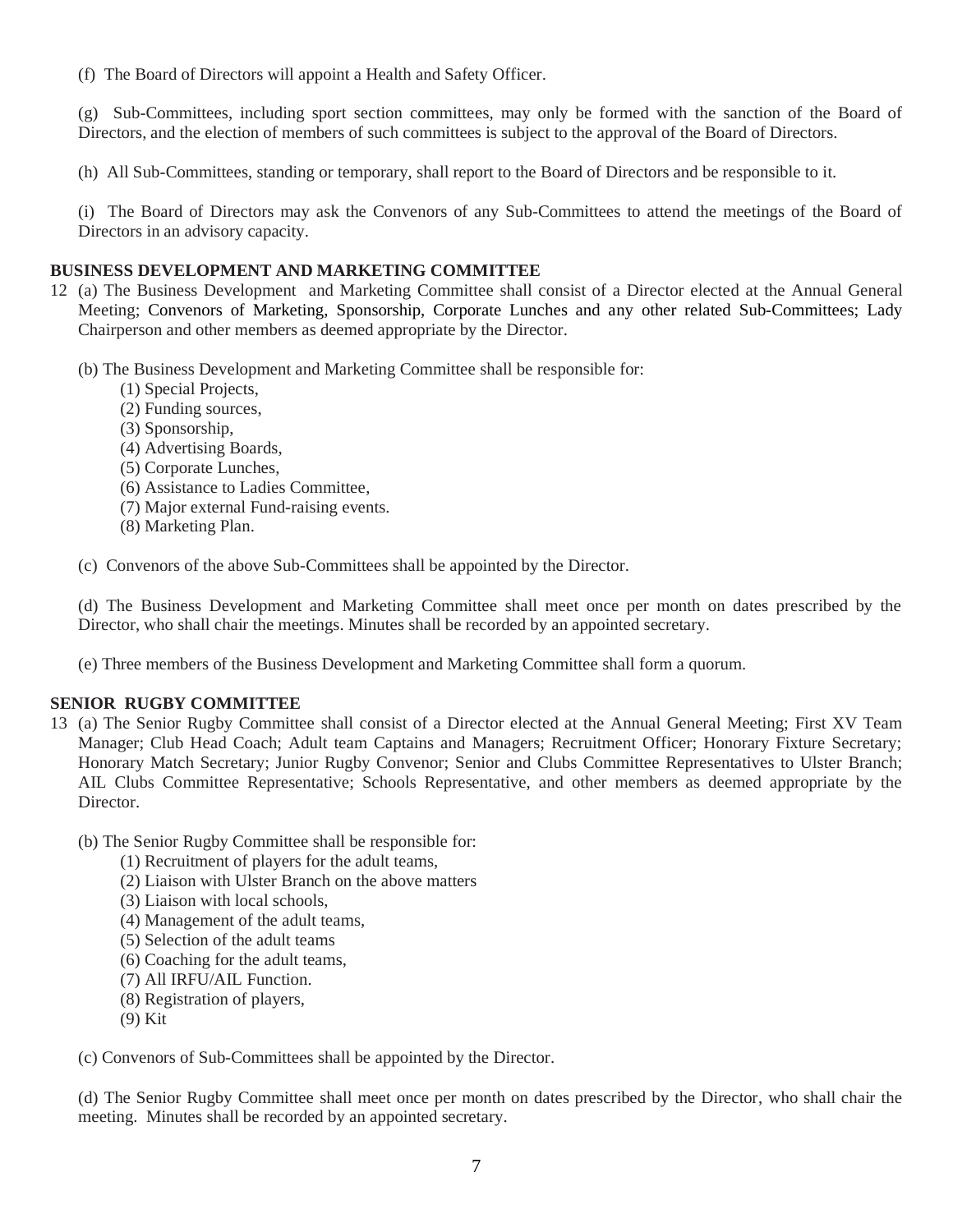(e) Three members of the Senior Rugby Committee shall form a quorum.

# **COMMUNITY RUGBY COMMITTEE**

- 14 (a) The Community Rugby Committee shall consist of a Director elected at the Annual General Meeting; Youth and Mini representatives to Ulster Branch; Convenor of Youth Committee; Youth Development Officer; Convenor of Mini rugby; Bears representative; Ladies Rugby representative; Coach/Manager of each Youth XV, and other members as deemed appropriate by the Director.
	- (b) The Community Rugby Committee shall be responsible for:
		- (1) Fixtures/Competitions for all Youth and Mini rugby,
		- (2) Liaison with Ulster Branch on the above matters,
		- (3) Youth Rugby,
		- (4) Mini/Rascals/Bears Rugby,
		- (5) Ladies' Rugby,
		- (6) Player Registration,
		- (7) Recruitment of players for youth teams,
		- (8) Kit.

(c) Convenors of Sub-Committees shall be appointed by the Director.

(d) The Community Rugby Committee shall meet once per month on dates prescribed by the Director, who shall chair the meetings. Minutes shall be recorded by an appointed secretary.

(e) Three members of the Community Rugby Committee shall form a quorum.

# **FINANCE COMMITTEE**

15. (a) The Finance Committee shall consist of a Director elected at the Annual General Meeting;

Honorary Treasurer; Honorary Assistant Treasurer; Honorary Membership Secretary; Club Shop Manager; Bar Convenor, and other members as deemed appropriate by the Director.

- (b) The Finance Committee shall be responsible for:
	- (1) Membership and Subscriptions,
	- (2) Bar,
	- (3) Wages/Salaries of employees,
	- (4) Club Shop,
	- (5) Accounts/Audit,
	- (6) Insurances,
	- (7) Application for Grants,
	- (8) Investments,
	- (9) Funding.
	- $(10)$  Gates

(c) Convenors of Sub-Committees shall be appointed by the Director.

(d) The Finance Committee shall meet once per month on dates prescribed by the Director who shall chair the meetings. The minutes shall be recorded by an appointed secretary.

(e) Three members of the Finance Committee shall form a quorum.

# **PROPERTY AND GROUNDS COMMITTEE**

- 16 (a) The Property and Grounds Committee shall consist of a Director elected at the Annual General Meeting; Property Convenor; Grounds Convenor; Representatives from each of Cricket and Bowls; and other members as deemed appropriate by the Director.
	- (b) The Property and Grounds Committee shall be responsible for:
		- (1) Buildings, contents and fixed assets,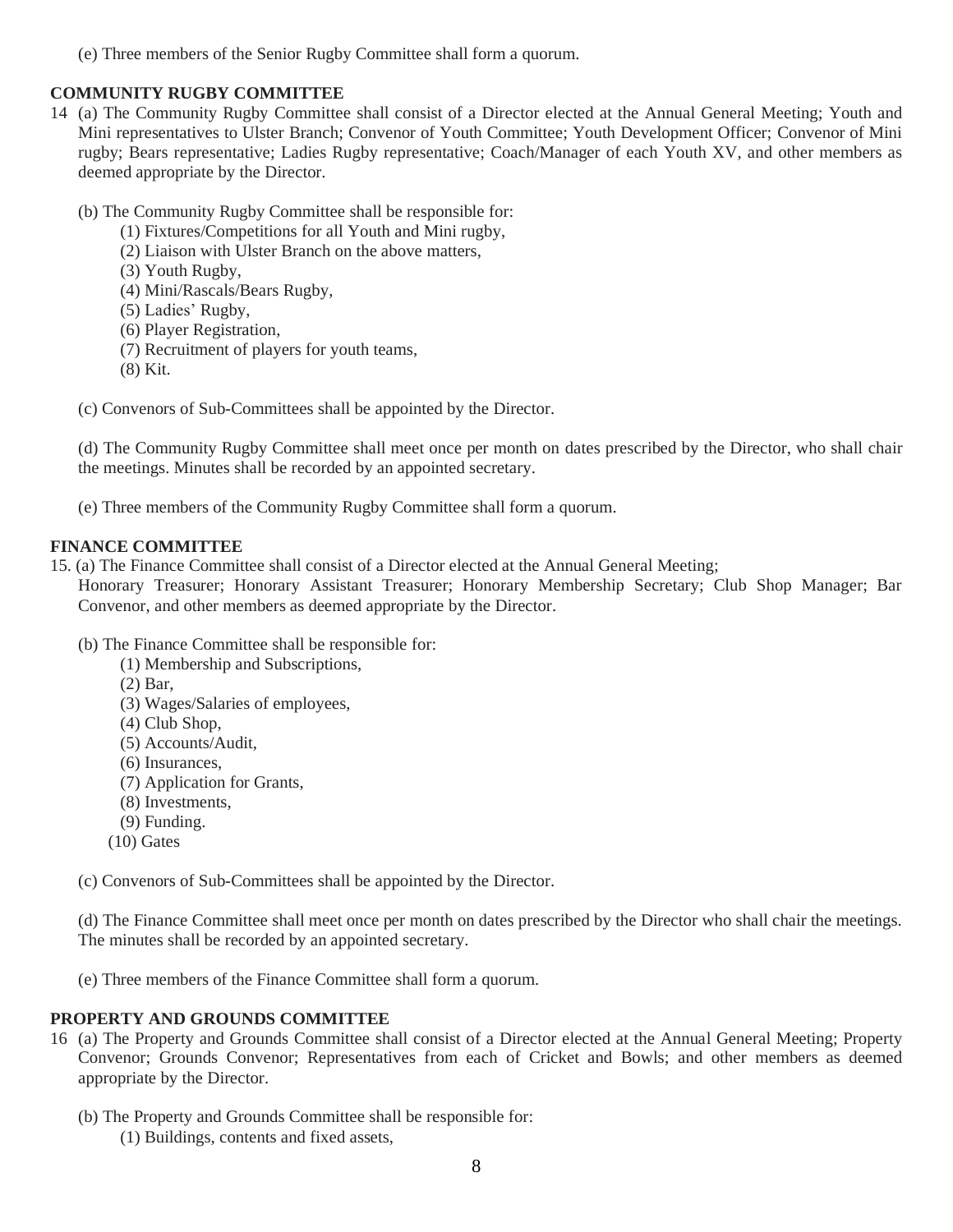- (2) Security System,
- (3) Playing surfaces,
- (4) Equipment,
- (5) Floodlights.
- (6) Health & Safety standards.

(c) Convenors of Sub-Committees shall be appointed by the Director.

(d) The Property and Grounds Committee shall meet once per month on dates prescribed by the Director who shall chair the meetings. The minutes shall be recorded by an appointed secretary.

(e) Three members of the Property and Grounds Committee shall form a quorum.

# **COMMUNICATIONS COMMITTEE**

- 17 (a) The Communications Committee shall consist of a Director elected at the Annual General Meeting; Public Relations Officer; Honorary Assistant Secretary; Honorary Membership Secretary; First XV Manager; Youth Convenor; Director of Social & Fund-raising Function, and other members as deemed appropriate by the Director.
	- (b) The Communications Committee shall be responsible for:
		- (1) Media relations and Issuing statements to the Local and National Press.
		- (2) Production of Club Newsletter and any other internal or external items of information.
		- (3) Production of Team Sheets for home Games.
		- (4) Annual Year-book.
		- (5) Community Relations.
		- (6) Web-site.

(c) Convenors of Sub-Committees shall be appointed by the Director.

(d) The Communications Committee shall meet once per month on dates prescribed by the Director, who shall chair the meetings. The Minutes shall be recorded by an appointed secretary.

(e) Three members of the Communications Committee shall form a quorum.

# **SOCIAL AND FUND-RAISING FUNCTIONS COMMITTEE**

18 (a) The Social and Fund-raising Functions Committee shall consist of a Director elected at the Annual General Meeting, and other members as deemed appropriate by the Director.

(b) The Social and Fund-raising Functions Committee shall be responsible for all Functions organized within the Club except those organized by, or for the benefit of, outside agencies.

(c) Convenors of Sub-Committees shall be appointed by the Director.

(d) The Social and Fund-raising Functions Committee shall meet once per month on dates prescribed by the Director, who shall chair the meetings. The Minutes shall be recorded by an appointed secretary.

(e)Three members of the Social and Fund-raising Functions Committee shall form a quorum.

# **TRUSTEES**

19. (a) There must be at least 5 and not more than 10 Trustees of the Club.

(b) A trustee must be a Club Member, over 18 years of age, and have at least three years membership prior to appointment.

(c) The Trustees shall be appointed by election at a General Meeting from among the members of the Club, and on a vacancy occurring among the Trustees, a new Trustee shall be appointed at the next ensuing General Meeting.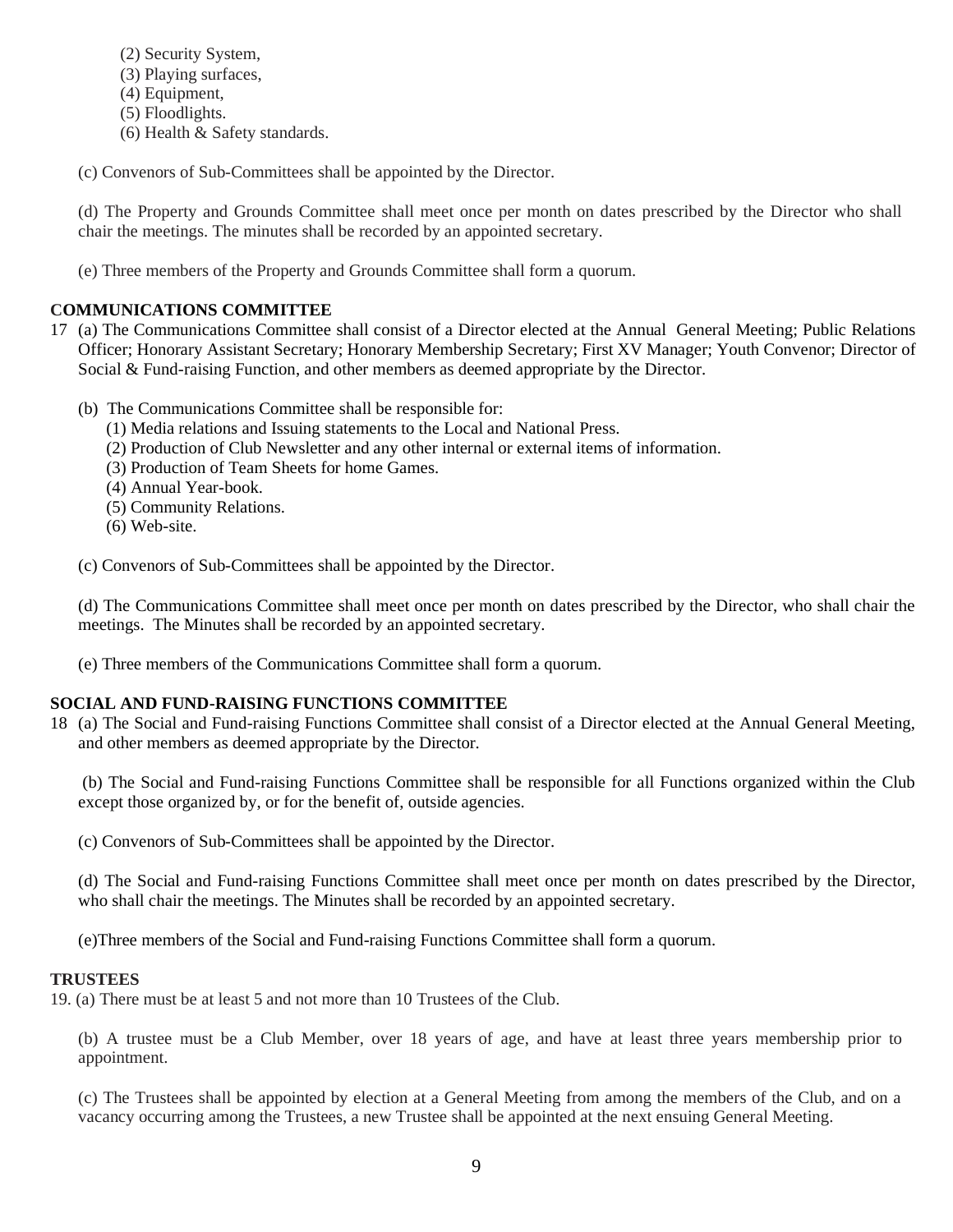(d) Each Trustee shall remain in office until death or resignation, or until he/she ceases to be a member of the Club, or until he/she is, for any reason, removed from office by a resolution passed at a General Meeting of the Club.

(e) The property and effects of the Club shall be vested in Trustees already appointed, or their successors, in trust for the ordinary members for the time being.

(f) The Trustees shall, when authorised by a resolution passed by a two-thirds majority of the members of the Board of Governors present and voting at a meeting of that Board, sell, lease, grant, demise, mortgage or charge any of the property and effects of the Club vested in them, and shall also execute all documents necessary to effect the same, and Trustees shall be indemnified against any risk and expense out of the club property, provided they act in a prudent and sensible manner consistent with the interests and objects of the Club. The minutes of the meeting at which such resolution is passed shall, when confirmed, be evidence of such authority.

(g) The Trustees may meet as and when necessary, but in any event once per year, with the Club Honorary Treasurer to review the Club Annual Statement of Accounts.

## **CLUB FUNDS**

20. (a) The Honorary Treasurer shall be in charge of the Club funds.

(b) The Board of Directors shall have power to authorise expenditure on behalf of the Club, and, through its nominee, to borrow from the Bankers of the Club or such other lending agency as the Board deems appropriate.

(c) The Annual Statement of Accounts shall be certified by the Board of Governors prior to presentation at an Annual General Meeting.

(d) Cheques drawn against Club funds shall be signed by two of four members specified by the Board of Directors.

# **ADDITIONAL GAMES**

21. (a) Members who wish to play games other than Rugby Football, such as Cricket and Bowls, for which the Club decides to provide facilities, shall make such additional payments as may be fixed for each year by the Board of Directors acting on the advice of the Finance Committee.

(b) An Annual Meeting to elect Captains, Fixtures Secretary, Selection Committee and such other officers as are provided for in these Rules or required in connection with the management and control for such additional games, shall be held each year at such time as may be convenient.

(c) Each section of members of the Club playing games other than Rugby Football shall elect an Honorary Secretary and Honorary Treasurer, who shall be responsible for such duties as may be required of them.

## **PAYMENT OF SUBSCRIPTIONS**

22. (a) All annual subscriptions shall be due on the first day of September and shall be paid in advance; but any member entering the Club on or after first day of July in any year shall, on paying his/her annual subscription for the current year, be exempt from paying the annual subscription for the following year.

(b) No member shall have a vote or be entitled to ballot at any meeting while his/her subscription is in arrears.

(c) Any member omitting to pay his/her subscription by the 31st October in the year in which it is due, shall be held to be in arrears and shall be excluded from the privileges of membership of the Club and the Board of Directors shall be empowered to post on the Club's notice-board, as a defaulter, the name of any person whose subscription is unpaid after 31st October in the year in which it is due.

(d) No member whose subscription is in arrears may take part in games or enjoy any of the benefits of membership.

## **RESIGNATIONS**

23. Members not sending in their resignations, in writing, to the Honorary Membership Secretary before the 31st October in any year, shall be considered members for the ensuing year.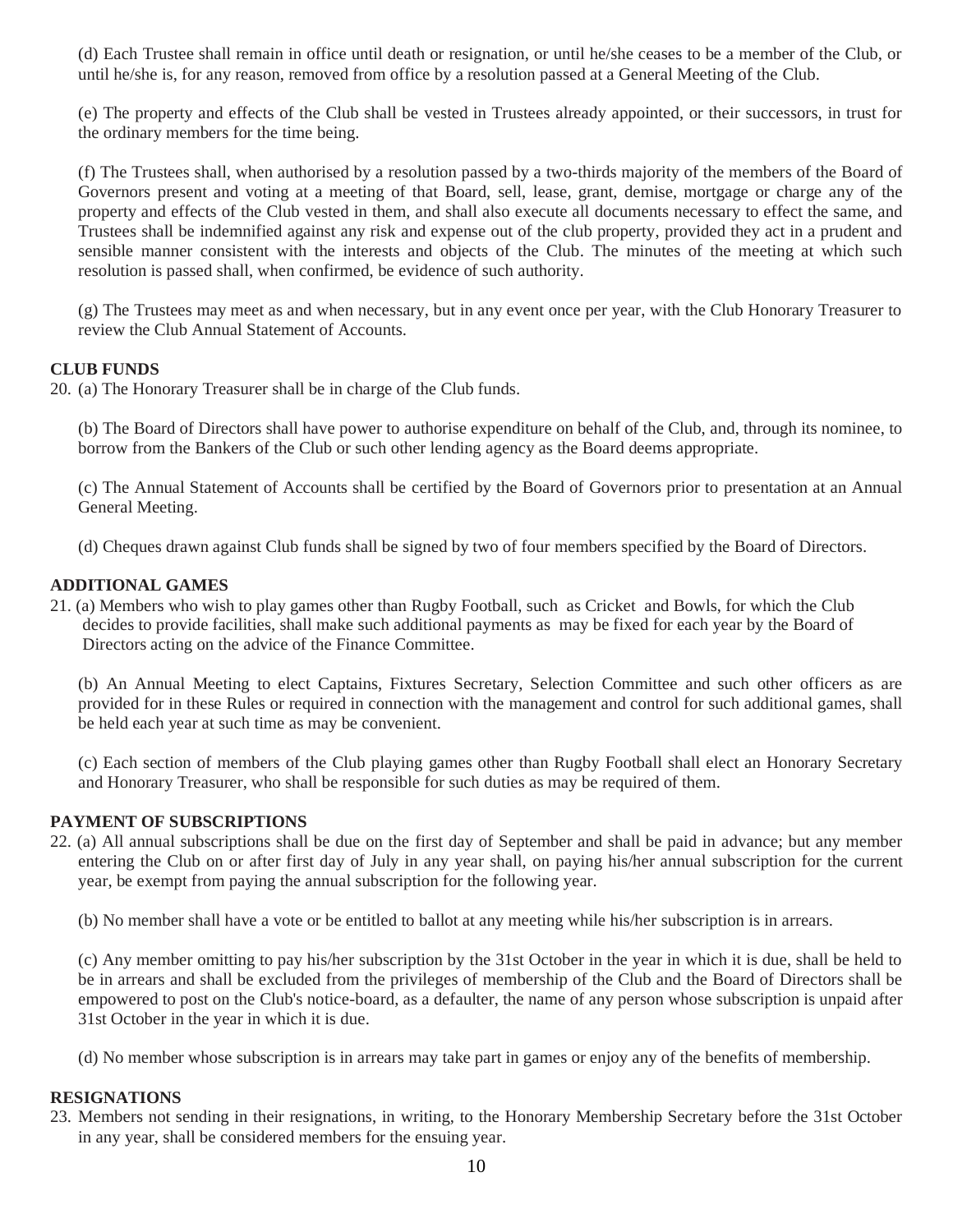## **COMPLAINTS AND INVESTIGATION PROCEDURE**

24. (a) Any member who believes the conduct of another member is contrary to the Constitution of the Club, or likely to bring the Club into disrepute, may inform the Board of Directors by writing to the Honorary Assistant Secretary.

(b) A meeting of a Disciplinary Panel of three, selected by the Board of Directors from their numbers, shall be held within fourteen days of the complaint being received. All parties involved will be invited to attend individually to speak to the Panel. The alleged offender may be accompanied by another member of his/her choice.

(c) The Honorary Assistant Secretary shall inform both the member who made the complaint and the member who is the subject of their decision, within seven days of a decision being taken by the Disciplinary Panel, and ratified by the Board of Directors.

### **INFRINGEMENT OF RULES – DISCIPLINARY PROCEDURE**

25. (a) It shall be lawful for the Board of Directors, on the recommendation of the Disciplinary Panel, to expel from the Club, refuse to renew membership, suspend or otherwise deal with any member who breaks any Rules of the Club, or conducts himself/herself in a manner which is contrary to the best interests of the Club, and such member shall therefore forfeit all property in the Club.

(b) The Board of Directors may call on any such member for further explanation, but the Board is authorised in the meantime to suspend any such member from the privileges of membership.

## **APPEALS PROCEDURE**

26. (a) A member sanctioned by the Board of Directors in accordance with Rule 25(a), shall have the right of appeal to the Board of Governors. This will be convened within 21days of the request for the appeal being lodged with the Honorary Secretary.

(b) If the appeal as above has been unsuccessful, such member has the right of further appeal

to an Extraordinary Meeting which will be convened within 21 days of the request for this further appeal being lodged with the Honorary Secretary. The decision reached at such meeting shall be final.

### **DONATIONS**

27. All donations made to the Club for a specific purpose shall be so applied, and all life subscriptions shall be either funded or, at the option of the Finance Committee, disbursed for the permanent benefit of the Club. In the latter case, special mention of the amount of such disbursement and the purpose to which same has been applied shall be entered in the minutes of the Finance Committee.

### **DISSOLUTION OF THE CLUB**

28. The Club shall not be dissolved unless with the consent of two-thirds of the ordinary members to be testified by their signatures to a requisition for the winding-up of the same.

### **CLUB RULES**

29. (a) The Rules of the Club shall be printed in a book and posted on the Club's notice-board. All members shall be supplied with a copy by the Honorary Membership Secretary.

(b) The current Bye-laws and Regulations made by the Board of Governors shall also be printed from time to time and posted on the Club's notice-board.

(c) No new Rule or alteration shall be made except by a resolution passed by a two-thirds majority of those present, and entitled to vote, at a General Meeting, and a notice in writing, of every proposed alteration or addition shall be transmitted to the Honorary Secretary and by him/her laid before the Board of Governors, and subsequently posted by him/her on the Club's notice- board fourteen days previous to the meeting.

(d) Notification of any changes in the Rules of the Club shall be submitted to all parties to whom notice is required to be given by any relevant legislation.